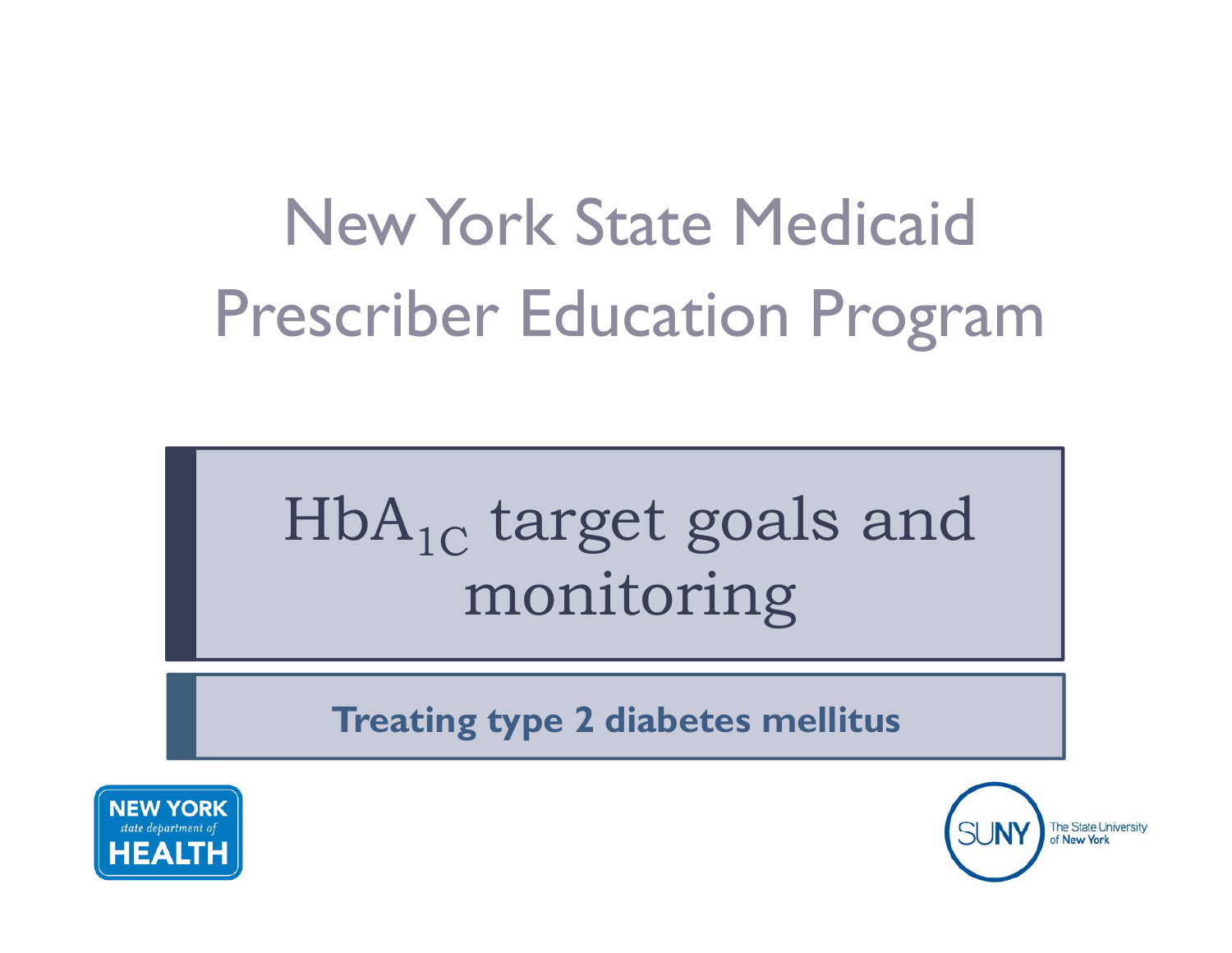### Key messages

- 1) Metformin should be used as a first-line medication in almost every patient with type 2 diabetes.
- 2) DPP-4 inhibitors and GLP-1 agonists should not be used first-line in patients with type 2 diabetes because metformin, sulfonylureas, and insulin are more efficacious.
- **3) HbA1C goals should be individualized for each p yp atient with type 2 diabetes: less than 7% for most patients and less than 8% for specific high-risk subgroups.**
- 4) Patients with type 2 diabetes should have an  $HbA_{IC}$ **test every three to six months.**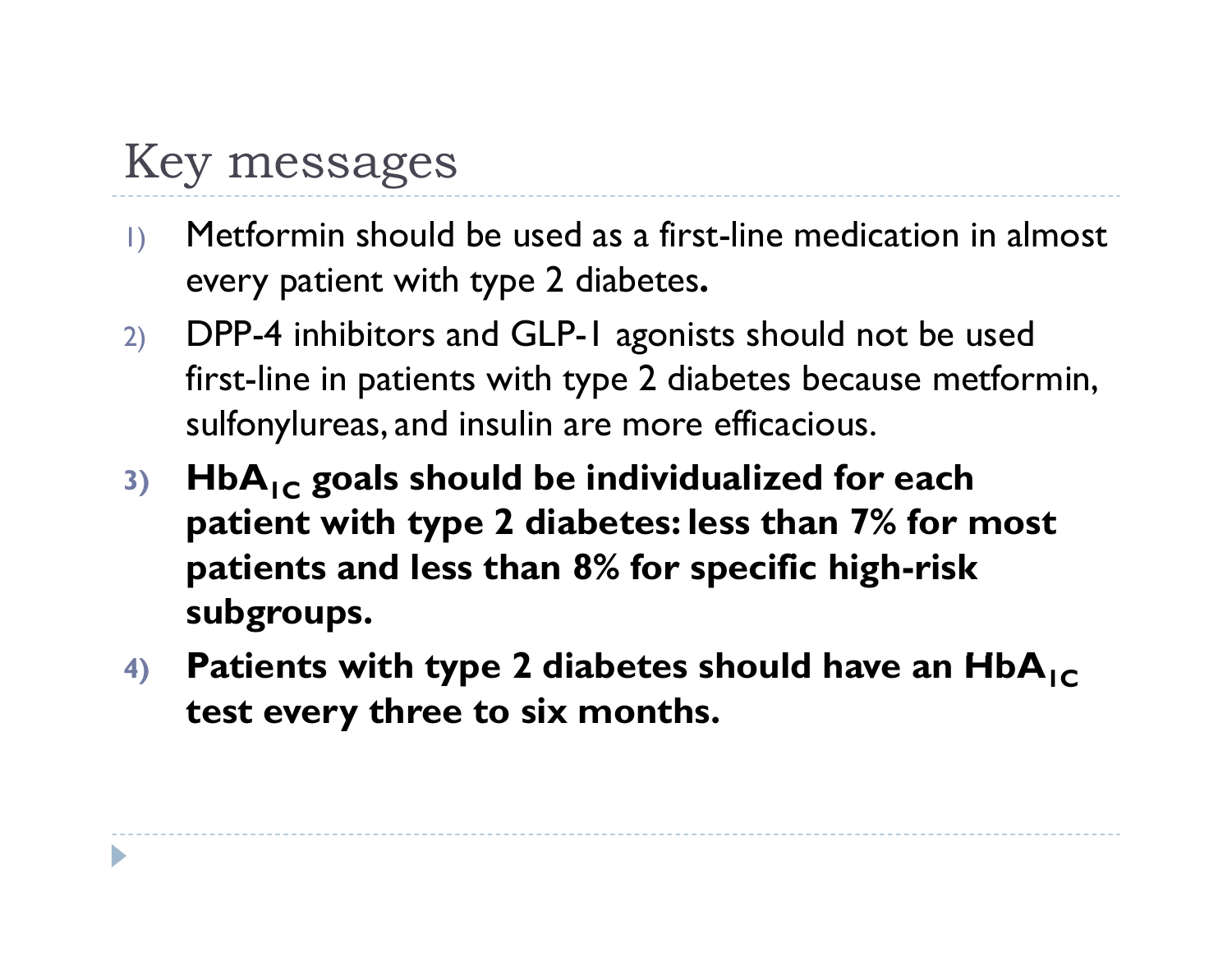# Current guideline recommendations for  $\rm HbA_{1C}$  and plasma glucose goals

| Parameter            | <b>ADA</b>     | <b>AACE</b>    |
|----------------------|----------------|----------------|
| $HbA_{IC}$           | $< 7\%$        | $< 6.5\%$      |
| Pre-prandial glucose | 70-130 mg/dL   | $<$ IIO mg/dL  |
| Postprandial glucose | $<$   80 mg/dL | $<$   40 mg/dL |

Statement by an American Association of Clinical Endocrinologists/American College of Endocrinology consensus panel on type 2 diabetes mellitus: an algorithm for glycemic control, Endocr Pract. 2009;15(6) 540-559. Standards of medical care in diabetes - 2011. Diabetes Care. 20011;34(S1):S11-S61.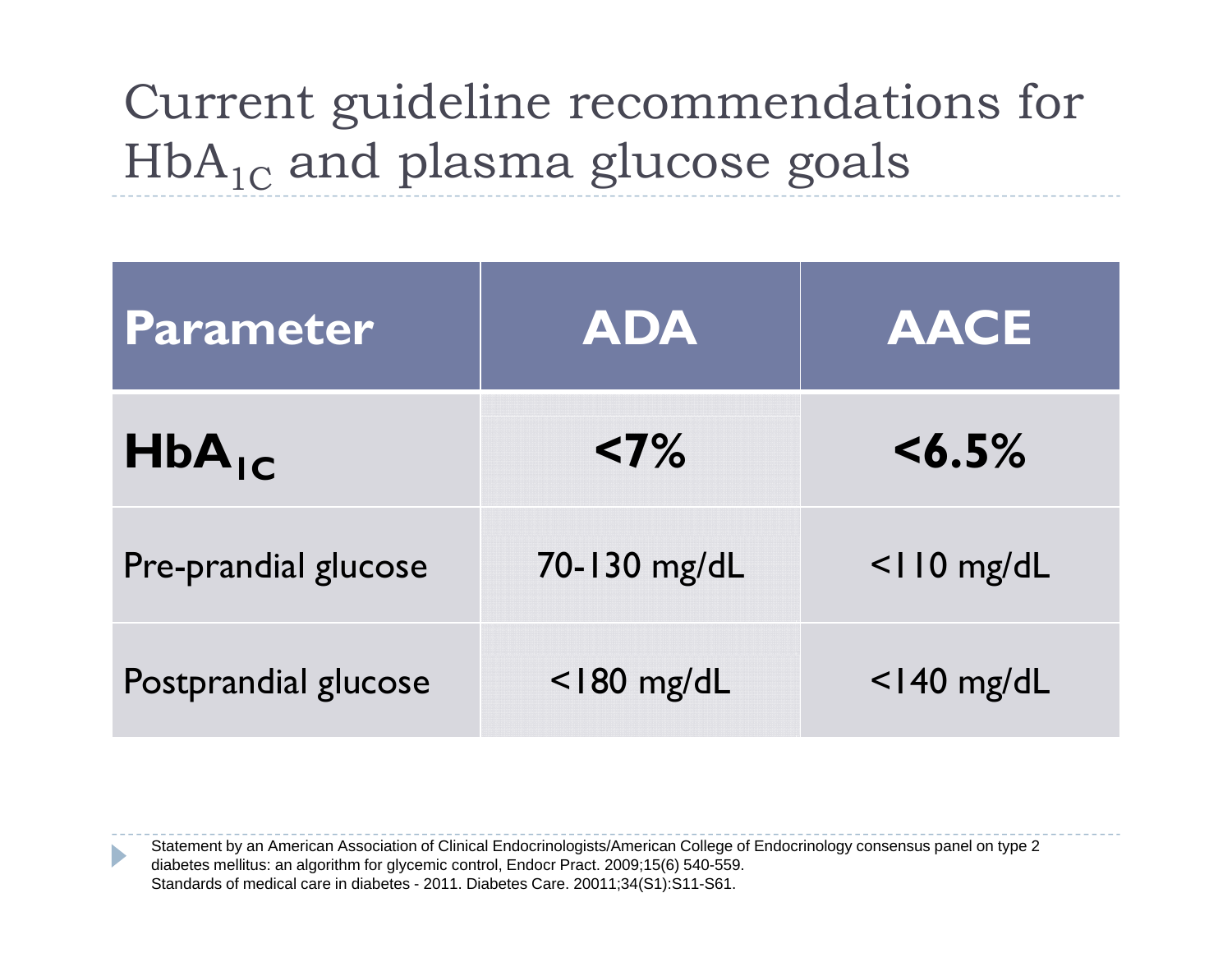### Intensive vs. standard treatment

| <b>Trial</b>    | <b>Results</b>                                                                                                                                                                                                                                      |
|-----------------|-----------------------------------------------------------------------------------------------------------------------------------------------------------------------------------------------------------------------------------------------------|
| <b>ACCORD</b>   | Greater rates of cardiovascular and all-cause mortality with intensive<br>blood glucose lowering (mean AIC 6.4%) compared to standard treatment<br>(mean AIC 7.5%). ACCORD ended early after 3.5 yrs due to ↑ deaths in<br>intensive-therapy group. |
| <b>ADVANCE</b>  | No significant differences in major macrovascular events or all-cause<br>mortality between intensive-treatment (mean AIC 6.5%) and standard-<br>treatment (mean AIC 7.3%).                                                                          |
| <b>UKPDS 33</b> | There was no difference in diabetes-related or all-cause mortality in the<br>intensive-treatment group (mean AIC 7%) compared to the standard<br>group (mean AIC 7.9%).                                                                             |

- $\blacktriangleright$   $\blacktriangleright$   $\blacktriangleleft$  No significant benefit in cardiovascular outcomes when targeting an intense A1C goal
- $\mathbf{r}$  However, there were significant increases in adverse side effects in the intensive groups

UK Prospective Diabetes Study (UKPDS) Group. *Lancet.* Sep 12 1998;352(9131):837-53. Effects of intensive glucose lowering in type 2 diabetes. *N Engl J Med.* Jun 12 2008;358(24):2545-59. Intensive blood glucose control and vascular outcomes in patients with type 2 diabetes. *N Engl J Med.* Jun 12 2008;358(24):2560-72.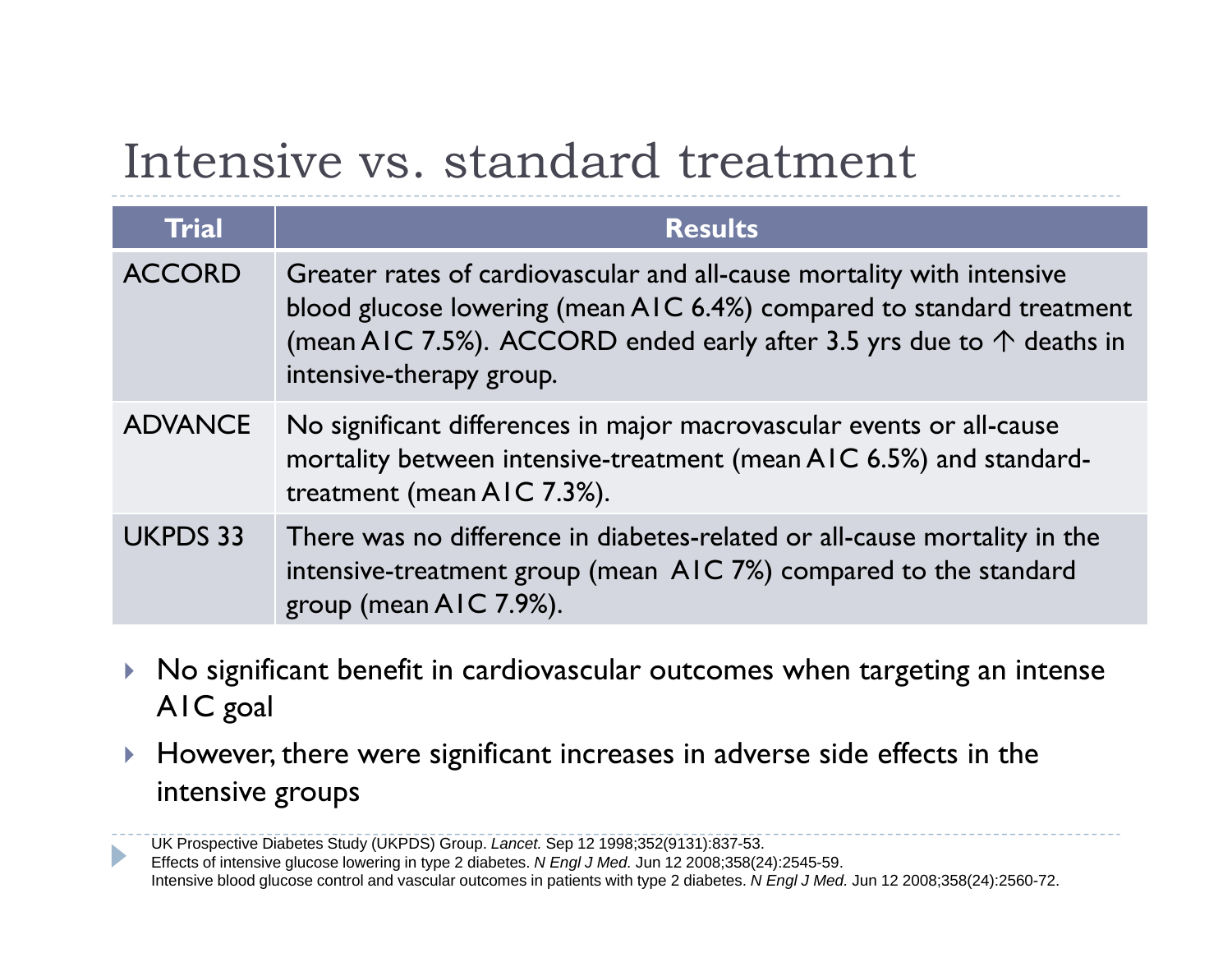### ACCORD: Subgroup analysis (Primary Outcome)

- $\triangleright$  No  $\vee$  risk of cardiovascular events with intensive therapy
	- $\blacktriangleright$  Potential benefit of intensive therapy in those with  $\mathsf{HbA}_{\mathsf{IC}}$   $\leq$ 8%



Effects of intensive glucose lowering in type 2 diabetes. *N Engl J Med.* Jun 12 2008;358(24):2545-59.

b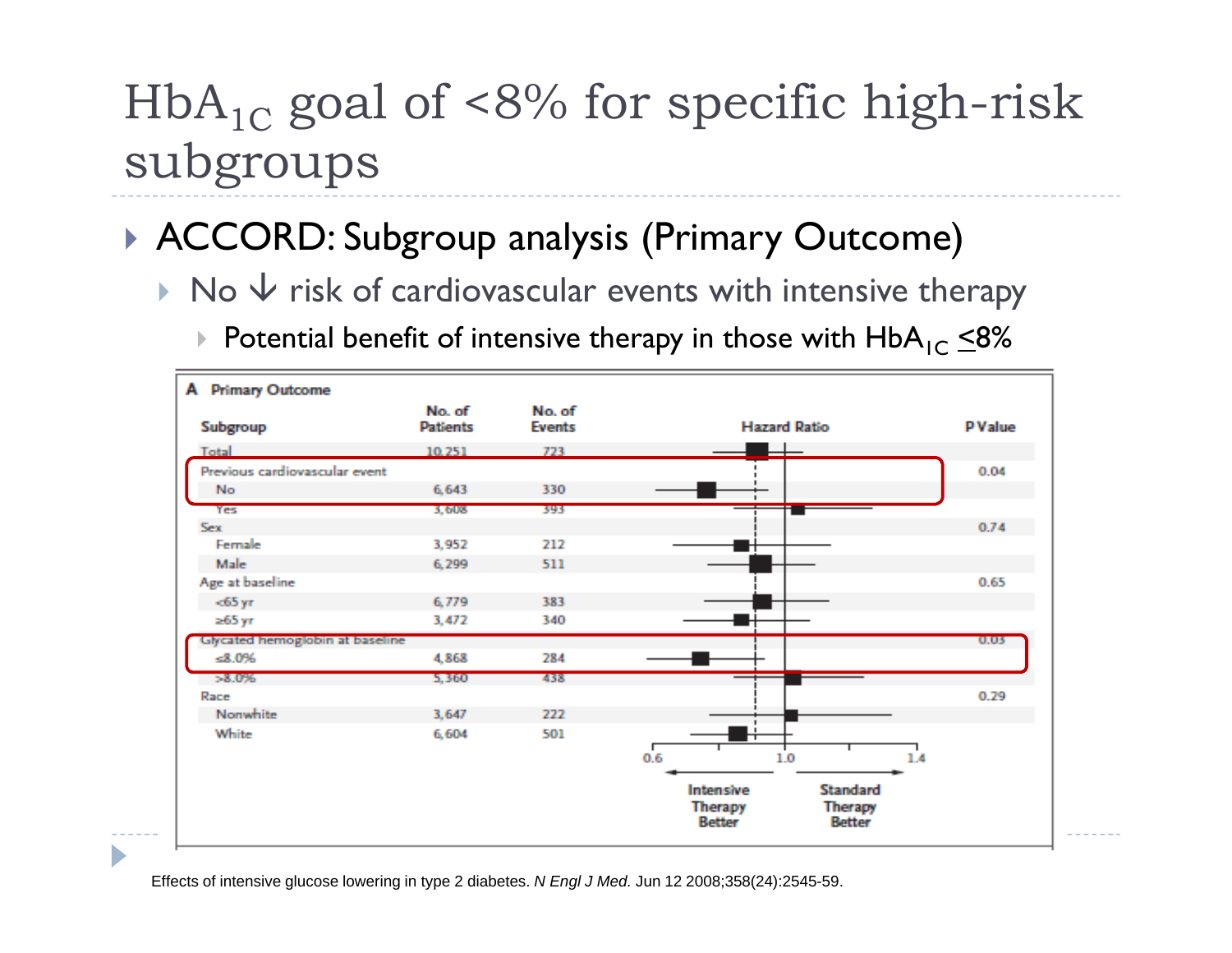### ACCORD Subgroup analysis (Secondary Outcome)

 $\blacktriangleright$ Death from any cause: no benefit for intensive therapy



Effects of intensive glucose lowering in type 2 diabetes. *N Engl J Med.* Jun 12 2008;358(24):2545-59.

ь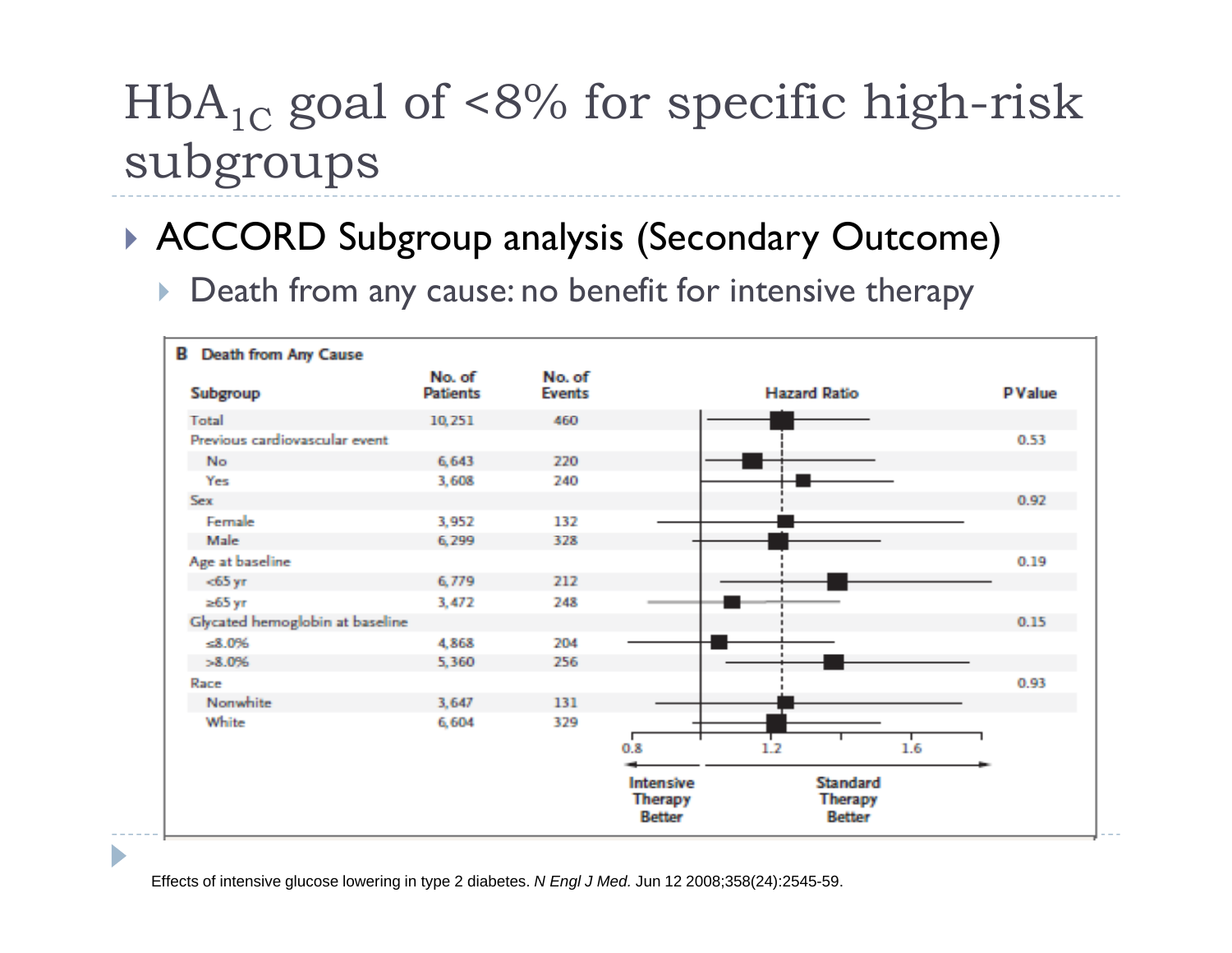#### ADVANCE: Subgroup Analysis:

D

 $\blacktriangleright$ No advantage of intensive glucose control: age, sex, SBP,  $HbA_{1C}$ , treatment w/BP drugs, statins, or antiplatelet agents

| Characteristic                                       | <b>Mean Glycated Hemoglobin</b><br><b>Reduction during</b><br>Follow-up (95% CI) | <b>Intensive</b><br>Control<br>$(N=5571)$ | <b>Standard</b><br>Control<br>$(N=5569)$ | Hazard Ratio (95% CI)                                                 | <b>Relative Risk</b><br><b>Reduction</b><br>(95% CI) |
|------------------------------------------------------|----------------------------------------------------------------------------------|-------------------------------------------|------------------------------------------|-----------------------------------------------------------------------|------------------------------------------------------|
|                                                      | percent                                                                          |                                           | number of patients (percent)             |                                                                       | percent                                              |
| Age                                                  |                                                                                  |                                           |                                          |                                                                       |                                                      |
| $< 65$ yr                                            | 0.70 (0.65 to 0.75)                                                              | 367 (16.1)                                | 421 (18.7)                               |                                                                       | 14 (1 to 25)                                         |
| $\geq 65$ yr                                         | 0.70 (0.65 to 0.75)                                                              | 642 (19.5)                                | 695 (21.0)                               |                                                                       | $8(-3 to 17)$                                        |
| Sex                                                  |                                                                                  |                                           |                                          |                                                                       |                                                      |
| Male                                                 | $0.65$ (0.61 to 0.69)                                                            | 635 (19.9)                                | 705 (21.9)                               |                                                                       | 10 (0 to 19)                                         |
| Female                                               | $0.69$ (0.65 to 0.74)                                                            | 374 (15.7)                                | 411 (17.4)                               |                                                                       | $10 (-3 to 22)$                                      |
| Systolic blood pressure                              |                                                                                  |                                           |                                          |                                                                       |                                                      |
| $<$ 140 mm Hg                                        | 0.67 (0.63 to 0.72)                                                              | 368 (15.7)                                | 404 (17.1)                               |                                                                       | $9(-4 to 21)$                                        |
| $\geq$ 140 mm Hg                                     | 0.67 (0.63 to 0.70)                                                              | 641 (19.9)                                | 712 (22.2)                               |                                                                       | 11 (1 to 20)                                         |
| Glycated hemoglobin                                  |                                                                                  |                                           |                                          |                                                                       |                                                      |
| < 7.2%                                               | 0.46 (0.43 to 0.55)                                                              | 387 (14.4)                                | 430 (16.1)                               |                                                                       | 10 (3 to 22)                                         |
| $\geq 7.2\%$                                         | 0.86 (0.81 to 0.91)                                                              | 620 (21.7)                                | 682 (23.8)                               |                                                                       | 10 (0 to 20)                                         |
| <b>Blood</b> glucose                                 |                                                                                  |                                           |                                          |                                                                       |                                                      |
| <7.9 mmol/liter                                      | 0.52 (0.48 to 0.55)                                                              | 414 (15.2)                                | 472 (17.3)                               |                                                                       | 13 (0 to 23)                                         |
| ≥7.9 mmol/liter                                      | 0.81 (0.77 to 0.86)                                                              | 595 (21.0)                                | 643 (22.7)                               |                                                                       | $8(-2 to 18)$                                        |
| Treatment with any blood-pressure-<br>lowering drugs |                                                                                  |                                           |                                          |                                                                       |                                                      |
| No                                                   | 0.75 (0.69 to 0.81)                                                              | 199 (14.3)                                | 222 (16.0)                               |                                                                       | 11 (-7 to 27)                                        |
| Yes                                                  | $0.64$ (0.61 to 0.67)                                                            | 810 (19.4)                                | 894 (21.4)                               |                                                                       | 10(1 to 18)                                          |
| <b>Treatment with statins</b>                        |                                                                                  |                                           |                                          |                                                                       |                                                      |
| No                                                   | 0.70 (0.66 to 0.73)                                                              | 746 (18.6)                                | 815 (20.5)                               |                                                                       | 10(1 to 19)                                          |
| Yes                                                  | $0.60$ (0.55 to 0.65)                                                            | 263 (16.9)                                | 301 (18.9)                               |                                                                       | $10 (-6 to 24)$                                      |
| Treatment with antiplatelet drugs                    |                                                                                  |                                           |                                          |                                                                       |                                                      |
| No                                                   | 0.70 (0.66 to 0.74)                                                              | 485 (16.4)                                | 541 (18.1)                               |                                                                       | $9$ (-2 to 20)                                       |
| Yes                                                  | 0.63 (0.59 to 0.67)                                                              | 524 (20.0)                                | 575 (22.3)                               |                                                                       | 11 (0 to 21)                                         |
| Overall                                              | 0.67 (0.64 to 0.70)                                                              | 1009(18.1)                                | 1116 (20.0)                              |                                                                       | 10 (2 to 18)                                         |
|                                                      |                                                                                  |                                           |                                          | 0.5<br>1.0                                                            | 2.0                                                  |
|                                                      |                                                                                  |                                           |                                          | <b>Standard</b><br><b>Intensive</b><br><b>Better</b><br><b>Better</b> |                                                      |

Intensive blood glucose control and vascular outcomes in patients with type 2 diabetes. *N Engl J Med.* Jun 12 2008;358(24):2560-72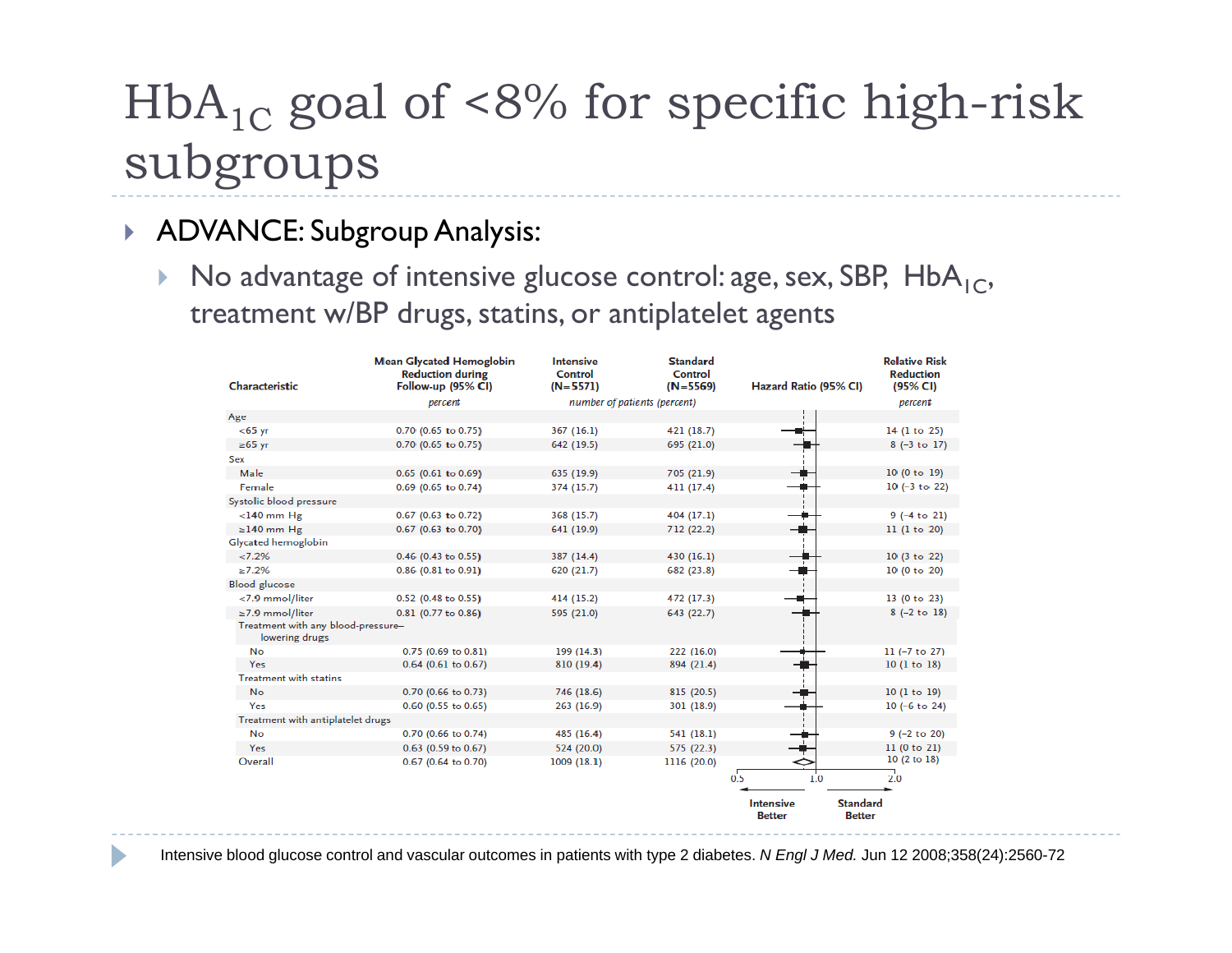#### ▶ ADVANCE: Subgroup Analysis

 $\blacktriangleright$ Small advantage of intensive glucose control was seen in patients with:

K. BMI <28

D

- $\mathbf{F}$ No history of macrovascular disease
- k. No history of microvascular disease

| Body-mass index                  |                       |            |            |                  |                 |
|----------------------------------|-----------------------|------------|------------|------------------|-----------------|
| $<$ 28                           | 0.68 (0.64 to 0.72)   | 558 (18.9) | 663 (22.1) | ╼▆╤              | 15 (5 to 24)    |
| $\geq$ 28                        | 0.65 (0.60 to 0.69)   | 451 (17.3) | 452 (17.6) |                  | $2(-11 to 14)$  |
| History of macrovascular disease |                       |            |            |                  |                 |
| No                               | 0.67 (0.63 to 0.70)   | 591 (15.6) | 678 (18.0) |                  | 14 (4 to 23)    |
| Yes                              | 0.67 (0.62 to 0.72)   | 418 (23.3) | 438 (24.4) |                  | $4 (-10 to 16)$ |
| History of microvascular disease |                       |            |            |                  |                 |
| No                               | $0.65$ (0.62 to 0.68) | 799 (16.0) | 892 (17.9) |                  | 11(2 to 19)     |
| Yes                              | 0.79 (0.69 to 0.90)   | 210 (36.8) | 224 (38.4) |                  | $4 (-16 to 21)$ |
|                                  |                       |            |            |                  |                 |
|                                  |                       |            |            | 0.5<br>1.0       | 2.0             |
|                                  |                       |            |            |                  |                 |
|                                  |                       |            |            | <b>Intensive</b> | <b>Standard</b> |
|                                  |                       |            |            | <b>Better</b>    | <b>Better</b>   |

Intensive blood glucose control and vascular outcomes in patients with type 2 diabetes. *N Engl J Med.* Jun 12 2008;358(24):2560-72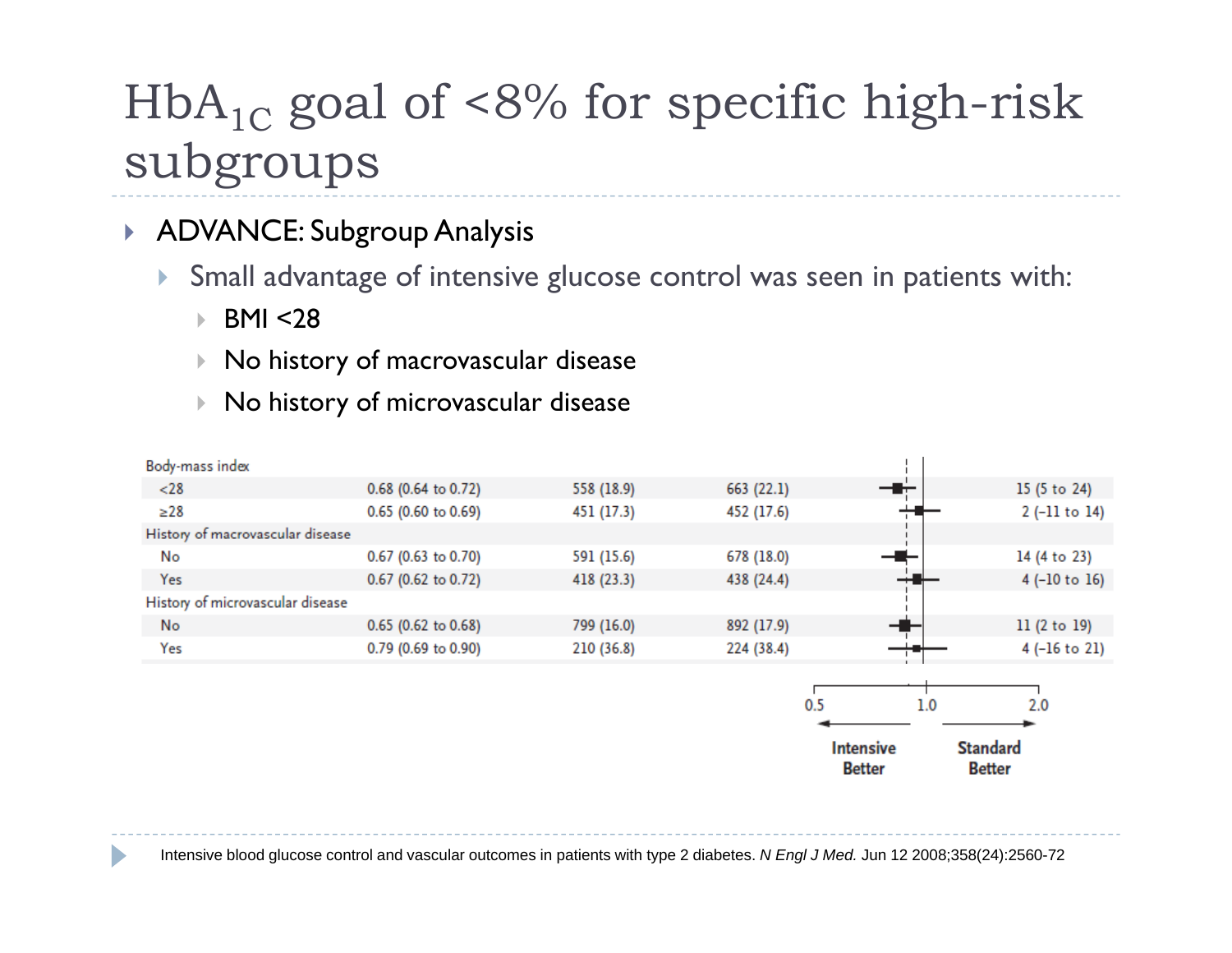$\blacktriangleright$  VADT: Intensive therapy did not  $\blacktriangleright$  time to first CV event



Glucose control and vascular complications in veterans with type 2 diabetes. N Engl J Med. 2009;360:129-39.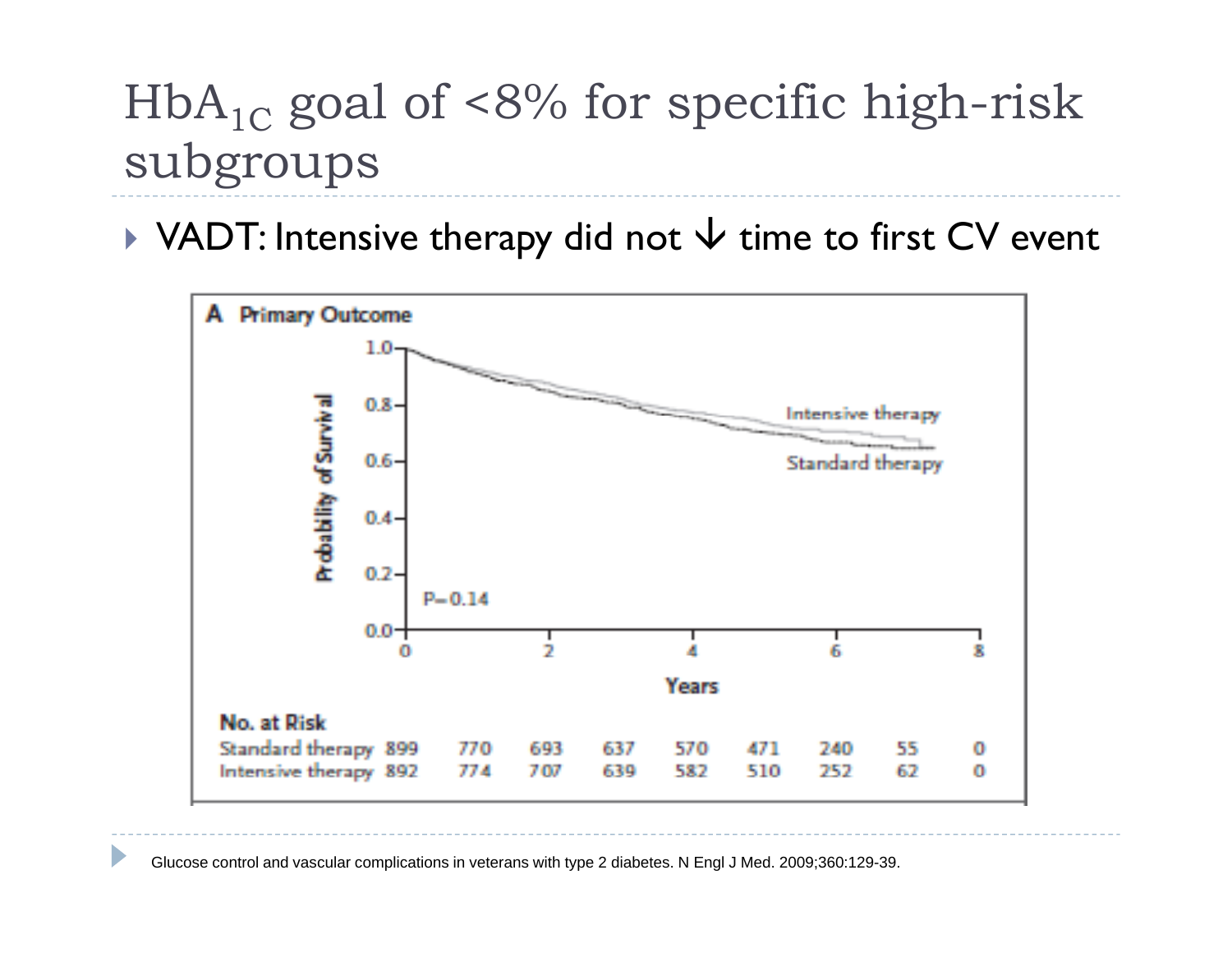$\blacktriangleright$  VADT: Intensive therapy did not  $\blacktriangleright$  risk of CV death



Glucose control and vascular complications in veterans with type 2 diabetes. N Engl J Med. 2009;360:129-39.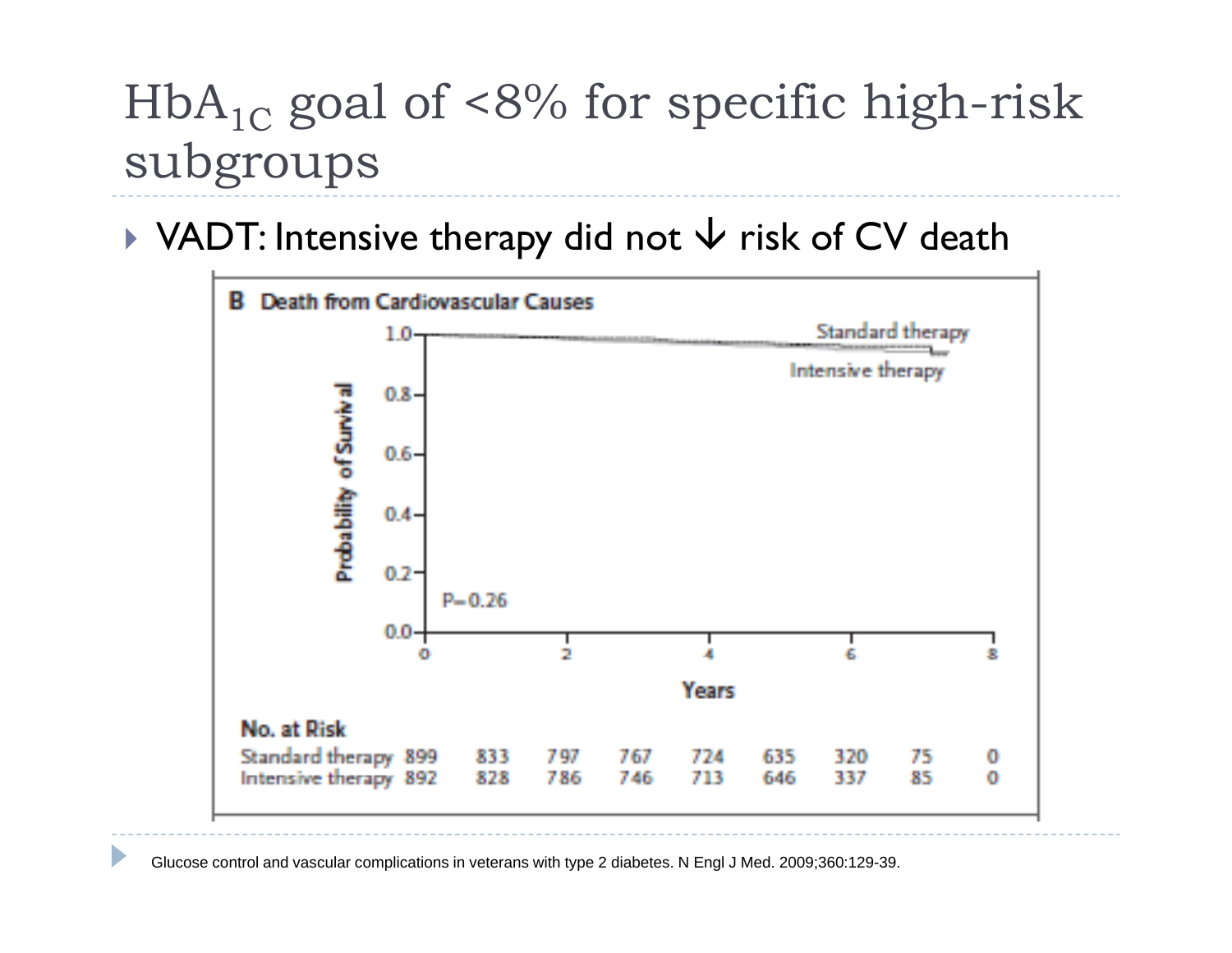Risks of intense glucose control may outweigh benefits

- $\blacktriangleright$  Frail, older adults
- **Limited life expectancy**
- Advanced microvascular or macrovascular disease
- **History of severe hypoglycemia**
- **Extensive comorbid conditions**
- $\blacktriangleright$  Long history of DM in whom general goal difficult to achieve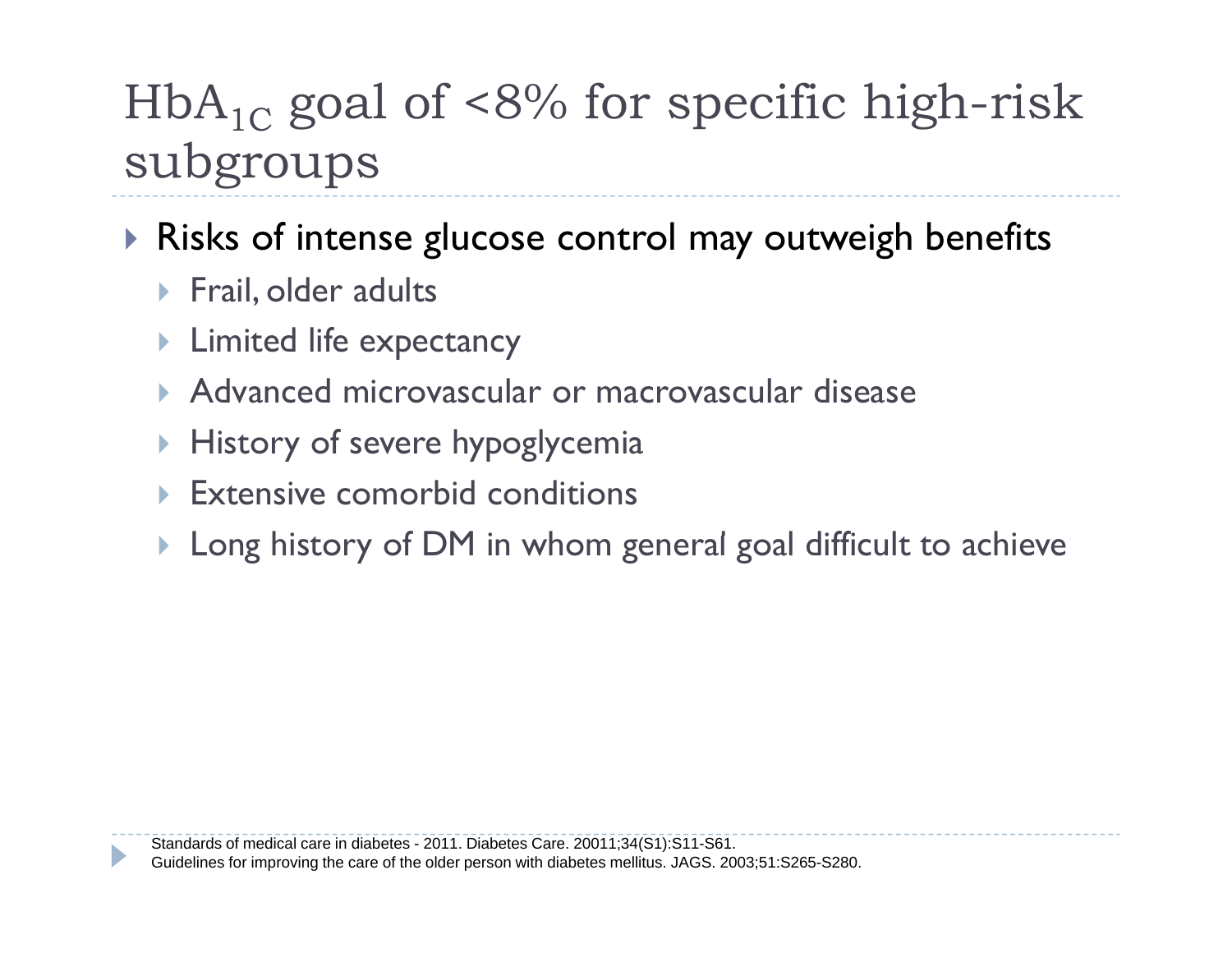# $\mathop{\rm HbA}\nolimits_{1\rm C}$  monitoring

### Every 3 months

- **After any medication changes or adjustments**
- $\blacktriangleright$  In patients not meeting glycemic goals

### Every 6 months

- $\blacktriangleright$  In patients meeting treatment goals
- $\blacktriangleright$  In patients with stable glycemic control